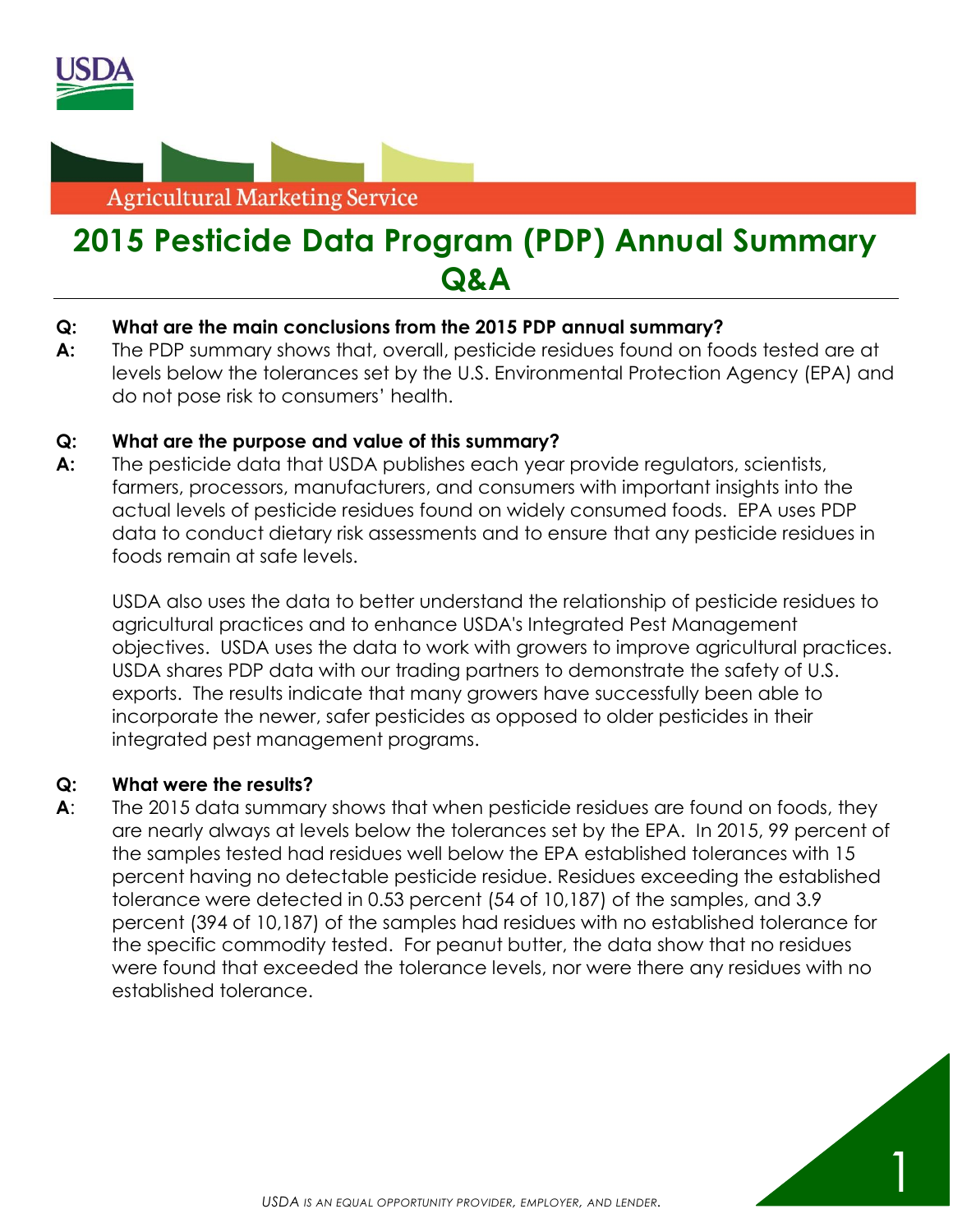

l

## **Q: How many samples were taken?**

**A**: PDP tested a total of 10,187 samples. The products tested were fresh and processed fruit and vegetables (9,872 samples) and peanut butter (315 samples). Data are collected in a variety of States and throughout the year such that the samples are representative of the entire United States.

### **Q: Is the food I buy safe for my child?**

**A:** Yes, based on the PDP data and on EPA's assessment, the small amount of pesticides found in a few of the samples present no health risk. The U.S. Food and Drug Administration (FDA) has concluded that pesticide residues pose no risk of concern for infants and children.

#### **Q: What is a tolerance level?**

**A:** A tolerance is the maximum amount of a pesticide residue allowable on a raw agricultural commodity<sup>1</sup>. If a pesticide is used on food crops, EPA sets a tolerance for the pesticide that can remain in or on foods. In setting the tolerance, EPA evaluates hazard and exposure data to assess risk to human health and the environment for requested uses. EPA is required to make a safety finding for the pesticide that accounts for exposure through various food items, water, and home environments. PDP data is a critical component of EPA's dietary assessments of pesticide exposure.

# **Q: What happens when samples have residues but no tolerance set by EPA?**

**A:** FDA considers samples that contain pesticide residues for which no tolerances have been established by EPA to be in violation of the Federal Food, Drug, and Cosmetic Act. FDA uses this information to inform its future compliance activities, such as conducting targeted testing or implementing Import Alerts to flag future shipments for closer scrutiny. With the 2015 data, FDA evaluated the PDP data and, in consultation with EPA, determined there was no immediate health risk. It is important to remember that the samples for which no tolerance was established had extremely low levels of residues and were found in 3.9 percent of samples.

#### **Q: What happens when samples have residues that exceed the EPA tolerance?**

**A:** PDP provides FDA and EPA with monthly reports of pesticide residue testing and informs the FDA if residues detected exceed the EPA tolerance or have no EPA tolerance established. In instances where a PDP finding is extraordinary and may pose a safety risk, FDA and EPA are notified immediately.

<sup>&</sup>lt;sup>1</sup> For processed commodities, the tolerance reported by PDP is for the raw agricultural commodity unless a specific tolerance for the processed commodity is established.